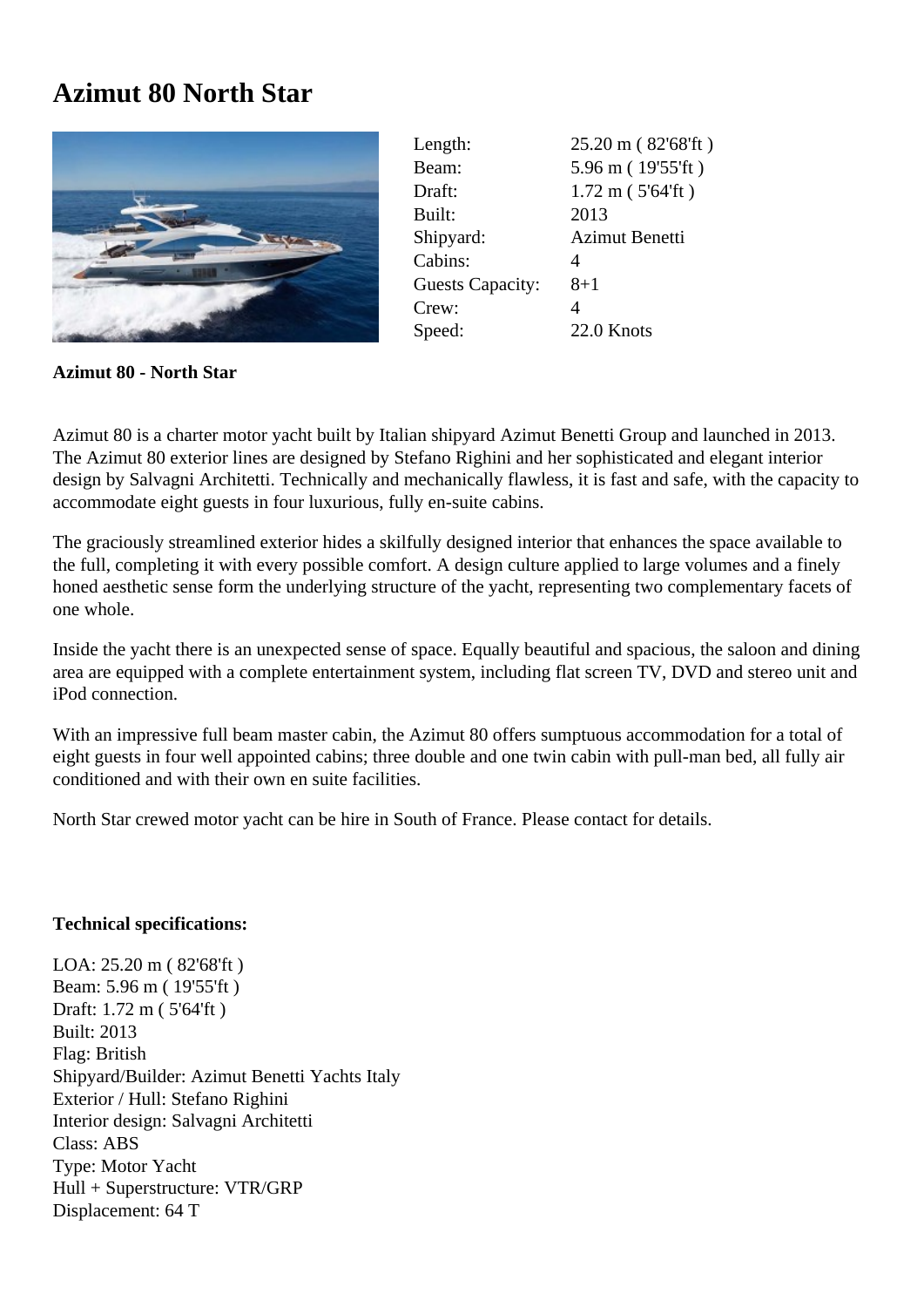Generators: 2 x Kohler 20 kW Fuel Consumption: 450 Liters/Hr Bow thruster: Yes Fuel capacity: 6.000 liters Fresh-water capacity: 1.100 liters + Watermaker Air Condition: Entire Yacht with Individual Cabins Controls Cruise Speed: 22.0 Knots Top Speed: 31.0 Knots Range: 320 ( @ cruise speed of 25.0 Knots ) Nm Guests: 8+1 Cabins: 4 ( 3 x double + 1 x twin cabin ) Crew: 4 ( sleep in separate crew quarters ) WiFi Deck Jacuzzi

Tenders & Sea Toys:

1 x Williams Jet Tender Snorkelling gear Banana Towable Dounat

Images